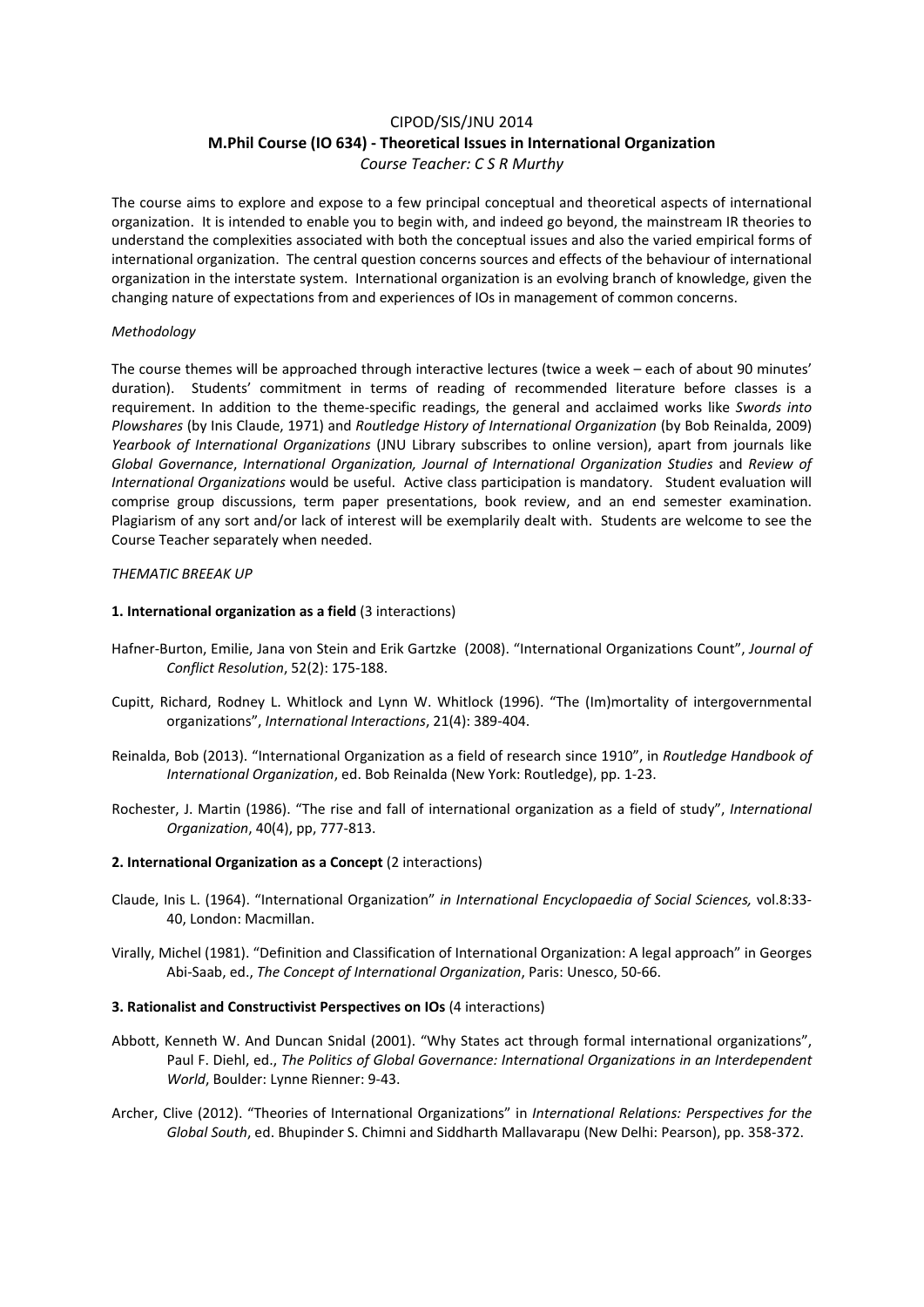- Chimni, B.S. (2004). "International Institutions Today: An Imperial Global State in the Making", *European Journal of International Law*, 15(1): 1‐37.
- Martin, Lisa and Beth Simmons (2012). "International Organizations and Institutions", in *Handbook of International Relations* (London: Sage), pp. 326‐351.
- Oestreich, J.E. (2011). "Intergovernmental Organizations in International Relations and as Actors in World Politics" in *The Ashgate Research Companion to Non‐State Actors*, ed. Bob Reinalda (Burlington, VT: Ashgate), pp. 161‐172.
- Rittberger, Volker (2012). 'Theories of International Organizations" in International Organization, 2<sup>nd</sup> ed. By Volker Rittberger, Bernard Zangi and Andreas Kruck (Basingstoke: Palgrave Macmillan), pp.15‐34.

#### **4. Organization Theory and IO Performance** (3 interactions)

- Balding, Christopher and Daniel Wehrenfennig (2011). 'An Organizational Theory of International Institutions', *Journal of International Organization Studies*, 2(1): 7‐27.
- Brechin, Steven R. and Gayl D. Ness (2013). "Looking Back at the Gap: International Organizations as Organizations Twenty‐Five Years Later", *Journal of International Organization Studies*, 4(Special Issue): 14‐39.
- Ellis, David C. (2010). 'The Organizational Turn in International Organization Theory', *Journal of International Organization Studies*, 1(1): 11‐28.
- Gutner, Tamar and Thompson Alexander (2010). "The politics of IO performance", *Review of International Organizations*, 5(3), pp.227‐248.
- Ness, G.D. and Brechin, S.R. (1988). "Bridging the Gap: International Organizations as Organizations", *International Organization*, 42(2): 245‐73.
- Schemeil, Yves (2013). "Bringing International Organizations in: Global Institutions as Adaptive Hybrids", *Organization Studies*, 34(2), pp.219‐252.

#### **5. On Design** (2 interactions)

- Blake, Daniel J. And Autumn Lockwood Payton (2014). 'Balancing design objectives: Analysing new data on voting rules in intergovernmental organizations', *Review of International Organizations*, 14(4):
- Martinez‐Diaz, Leonardo (2009). "Boards of Directors in International Organizations: A framework for understanding the dilemmas of institutional design", *Review of International Organization*, 4(4), pp.383‐406.
- Koremenos, Barbara, Charles Lipson and Duncan Snidal (2001). "The rational design of international institutions", *International Organization*, 55(4), pp.761‐799.

Wendt, Alexander (2001). "Driving with the rear view mirror: On the rational science of institutional design", *International Organization*, 55(4): 1019‐1049.

### **6. Autonomy, Delegation and Leadership** (3 interactions)

- Barnett, Michael and Martha Finnemore (2004). *Rules for the World: International Organizations in Global Politics* (Cornell: Cornell University Press), Chapter 2, pp.16‐44.
- Cox, Robert W. (1969) "The Executive Head: An Essay on Leadership in International Organization", *International Organization*, 23(2): 205‐230.
- Haftel, Yoram Z. and Alexander Thompson (2006). 'The Independence of International Organizations: Concept and Applications', *Journal of Conflict Resolution*, 50(2): 253‐275.